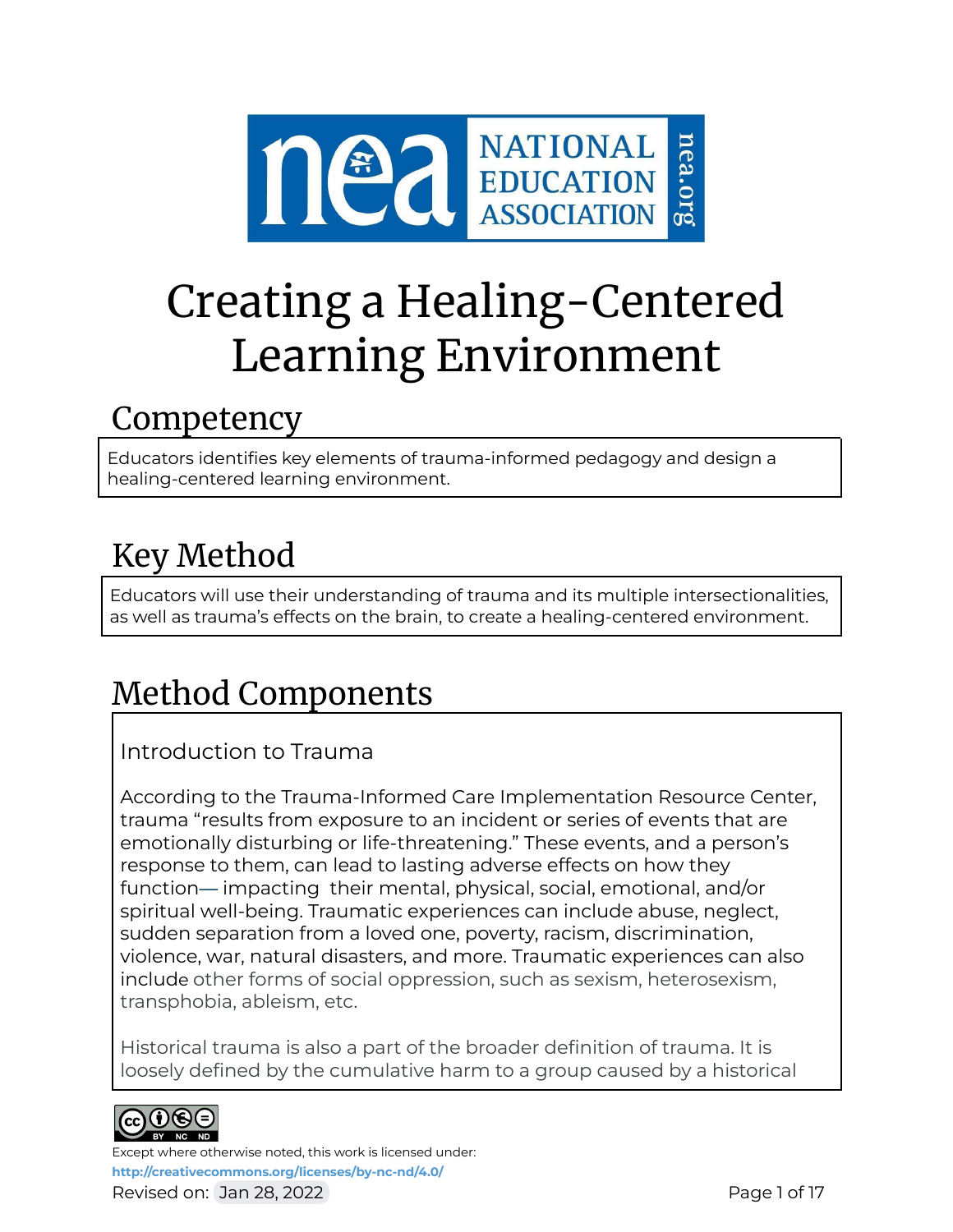event (such as genocide, violent colonization, slavery) and whose effects impact multiple generations.

Children who experience trauma can enter your class believing that the world and even school is a scary place and that trusting others is risky. Some children may be most impacted by racism and other forms of oppression through their experiences in schools that have policies and practices that overwhelmingly harm students of color, LGBTQ+ and other historically marginalized groups.

The impact of traumatic experiences are so significant that they can hinder the brain's normal development. This causes behavioral, emotional, academic, and other developmental changes that a person who has not experienced a traumatic event is far less likely to have. Seemingly simple things—a facial expression, one's proximity, or tone of voice—may trigger memories of a painful event. This can lead to various reactions, including aggression, isolation, perfectionism and more.

While research shows that trauma affects one in four children, evidence suggests that with supportive educators and a healing-centered school community, students who have experienced trauma can learn, achieve and begin to heal.

## **Definitions**

For the purposes of this micro-credential, you should use the following definitions.

### **Trauma:**

"Individual trauma results from an event, series of events, or set of circumstances that is experienced by an individual as physically or emotionally harmful or life threatening and that has lasting adverse effects on the individual's functioning and mental, physical, social, emotional, or spiritual well being." *(SAMHSA's Concept of Trauma and Guidance for a Trauma-Informed Approach. 2014)*

### **Traumatic Event:**

According to the National Child [Traumatic](https://www.nctsn.org/) Stress Network, "A traumatic event is a frightening, dangerous, or violent event that poses a threat to a child's life or bodily integrity. Witnessing, or even hearing about a traumatic event that threatens the life or physical security of a loved one can also be traumatic. This is particularly important for young children as their sense of safety depends on the perceived safety of their attachment figures."



Except where otherwise noted, this work is licensed under: **<http://creativecommons.org/licenses/by-nc-nd/4.0/>** Revised on: Jan 28, 2022 **Page 2 of 17** Revised on: Jan 28, 2022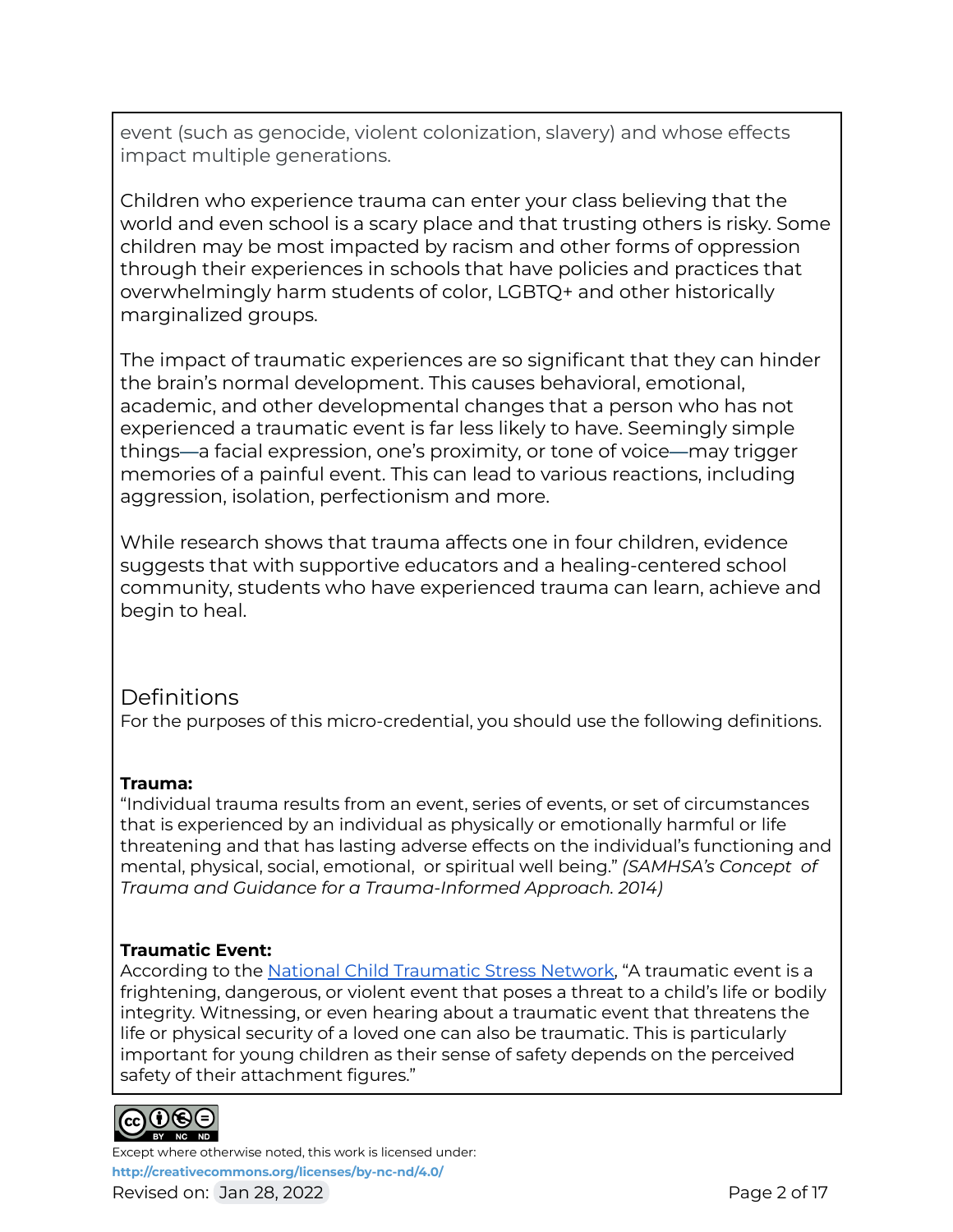#### **Adverse Childhood Experiences (ACEs)**

According to the Center for Disease Control, ACEs are "potentially traumatic events that occur in childhood (from birth–17 years old)." As stated by Public [Schools](https://www.publicschoolsfirstnc.org/about-psfnc/) First [NC](https://www.publicschoolsfirstnc.org/about-psfnc/), "Adverse Childhood Experiences result in toxic stress that elevates unhealthy stress levels. One in four children experience more than one ACE, and ACEs have been proven to negatively impact brain development, learning and memory, social skills, and mental and physical health." Examples of ACEs include:

- Abuse (physical, emotional, and/or sexual)
- Neglect (physical and/or emotional)
- Household dysfunction (divorce, mental illness, incarcerated parent, domestic violence, and/or substance abuse)
- Community and environmental ACEs (racism, bullying, and/or community violence)

**It is important to note that ACEs are different from traumatic events.** ACEs refer

to various types of adversity, or experiences during childhood. An ACE doesn't always result in trauma and a trauma response. For example, two children experience the divorce of their parents. One may develop lasting trauma that manifests in separation anxiety, or the inability to trust others. The other may experience the adversity differently with less perceived trauma, and be able to develop trusting relationships with others. While divorce, in this example, is an ACE, it doesn't always lead to trauma or a traumatic response.

#### **Social-Emotional Learning (SEL)**

According to the Collaborative for Academic, Social, and Emotional Learning (CASEL (2021) "SEL is the process through which all young people and adults:

- 1. Acquire and apply the knowledge, skills, and attitudes to develop healthy identities,
- 2. Manage emotions and achieve personal and collective goals,
- 3. Feel and show empathy for others,
- 4. Establish and maintain supportive relationships, and
- 5. Make responsible and caring decisions."

The above definition is reflected in CASEL's five-part SEL framework that includes:

- Self-awareness
- Self-management
- Social awareness
- Relationship skills
- Responsible decision-making



Except where otherwise noted, this work is licensed under: **<http://creativecommons.org/licenses/by-nc-nd/4.0/>** Revised on: Jan 28, 2022 **Page 3 of 17** and 2012 **Page 3 of 17**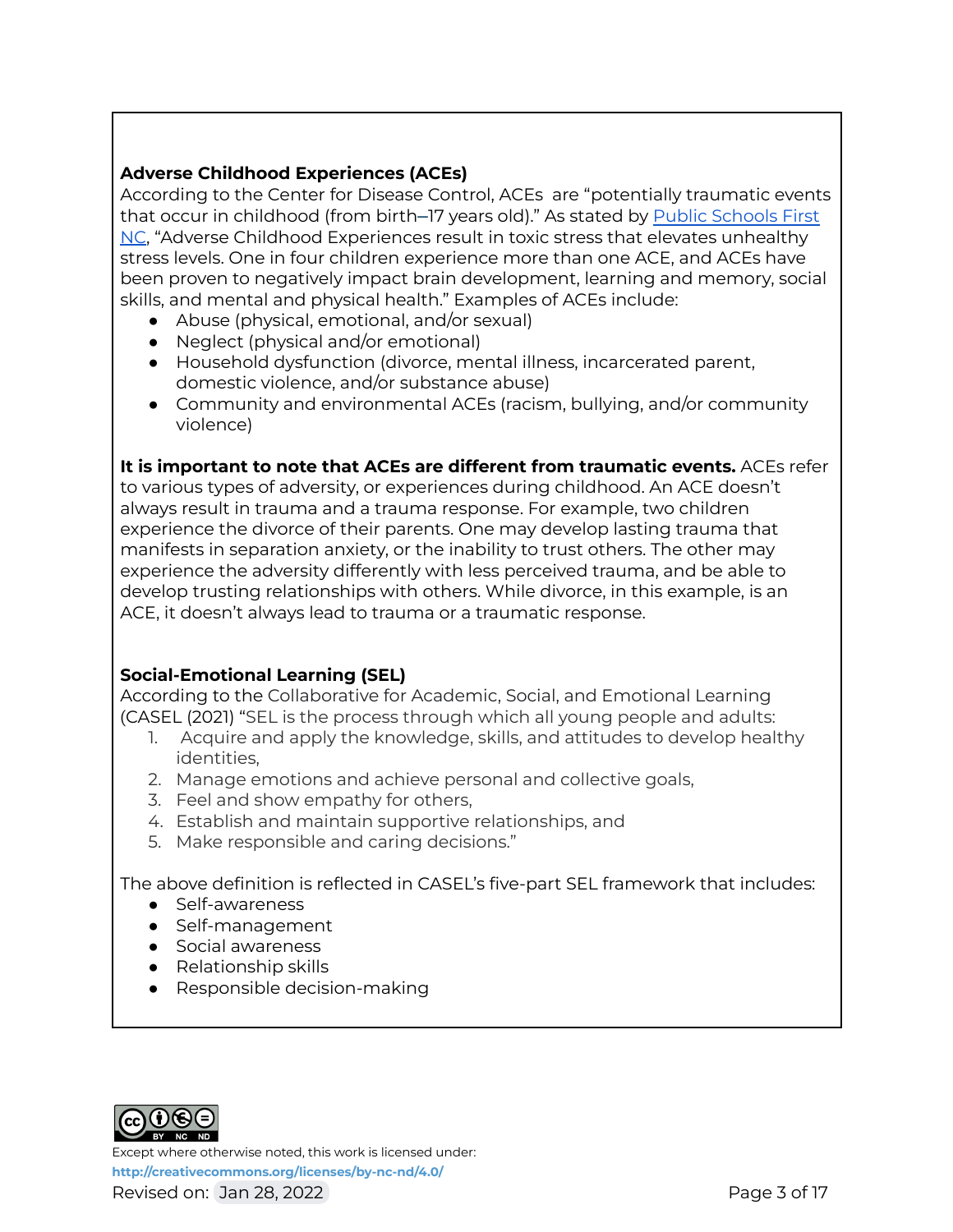## Integrating Trauma, SEL, and Equity

Too often, schools treat trauma, SEL and equity as separate issues. At the intersection of these issues, however, is something that should not be overlooked. When we use culturally responsive teaching, a pedagogy that recognizes the importance of including students' cultural references in all aspects of learning, and to provide students with effective social emotional skills, we are also giving them tools to address trauma.

Trauma-informed practices consider how trauma impacts learning and behavior. "A trauma-informed, SEL, cultural awareness model of supports allows (educators) to create a safe environment to address trauma and SEL skill build, while also tapping into the strengths and opportunities of students' culture. In this way, prevention assets don't just build on each other, they multiply," says Gregory Leskin, Ph.D. who directs the UCLA-Duke University National Center for Child Traumatic Stress.

When it comes to equity, it is important to acknowledge that inequity can often be a source of trauma. The long history of systemic oppression of people of color in the U.S. has resulted in the prevalence of underfunded schools and classrooms in our society today. A recent study from the Century Foundation found that the school funding gap for districts that are majority Black or Latino is, on average, more than \$5,000 per student when compared to majority White districts.

Racism, discrimination, bullying, punitive discpline policies and other types of systemic oppression all lead to trauma. It is critical to acknowledge these inequities are real and when they manifest, and to help students learn effective ways to address them when confronted.

## Trauma and the Brain

Trauma can affect how our brains react to outside influences. This can affect learning, behavior and social-emotional development. The degree to which trauma affects the brain is also related to the timing, severity, and ongoing duration of exposure to trauma. Trauma may affect brain chemistry as well as structure. Research shows that the effects of trauma are most prominent in the amygdala, hippocampus, and prefrontal cortex.

## The Limbic System and Trauma

These three areas—the amygdala, hippocampus and prefrontal cortex work together to keep us safe. Our brains are trained to sense danger and experience emotion in the amygdala. If the amygdala perceives threat, it will trigger the fight or flight response (e.g., release adrenaline, cortisol, etc). This will "shut down" the non-essential functions of the body (e.g., digestion) and of the brain (such as higher order reasoning in the prefrontal cortex that could get in the way of quick action that keeps the person safe).



Except where otherwise noted, this work is licensed under: **<http://creativecommons.org/licenses/by-nc-nd/4.0/>** Revised on: Jan 28, 2022 **Page 4 of 17** and the set of 17 and the set of 17 and the set of 17 and the set of 17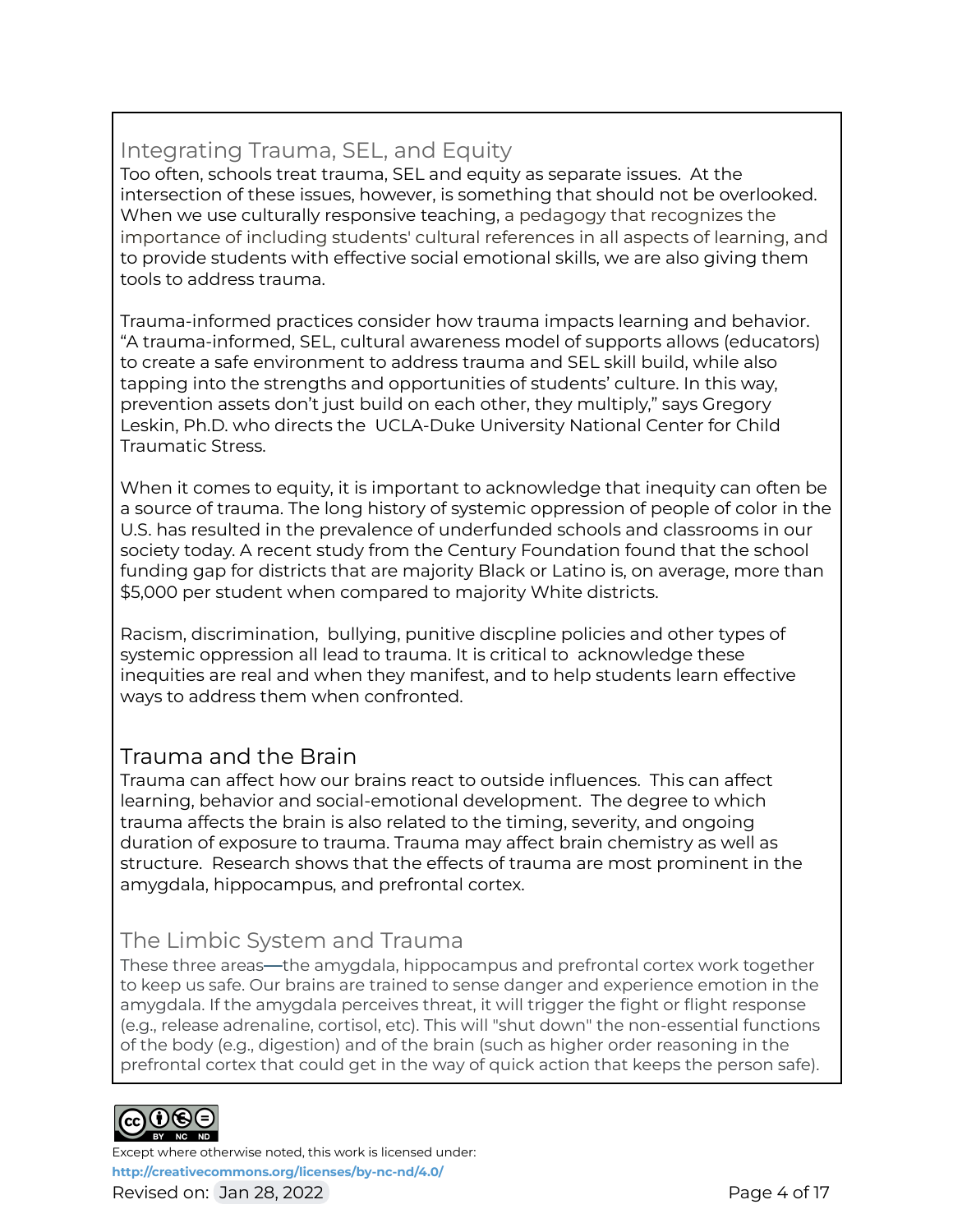The hippocampus is supposed to store the memory of the frightening event so that the person can learn from it (for example, if you are a toddler and touch a hot stove, you need to immediately act to pull your hand off and remember for next time not to touch the stove). This process gets disrupted with chronic exposure to traumatic events. When one experiences trauma, the amygdala is on high alert for danger and gets triggered more often by both real events and memories of traumatic events.

#### **Trauma and the amygdala**

The amygdala is the place in the brain that manages emotional perception and response. People who have experienced trauma are more likely to react to triggers, especially emotional ones. This can manifest into short tempers and/or heightened flight, fight, freeze or fawn\* response.

#### **Trauma and the hippocampus**

The function of the hippocampus is associated with memory and learning. People who have experienced trauma have decreased function in this part of their brains. They may also experience structural changes to this area of their brain. Depending on the extent of the trauma, the hippocampus can be significantly smaller in people who have experienced trauma thus, impacting a child's ability to be attentive, learn and remember.

#### **Trauma and the prefrontal cortex**

The prefrontal cortex is responsible for high-level thinking, learning and reasoning. Because traumatized children often see the world through a lens of fear and uncertainty, they are on constant alert for danger. When a student experiences a trauma trigger, or if they are living with chronic exposure to traumatic events, their brain is in "survival mode." Their energy and focus is on safety. This focus on safety and avoiding danger prevents students from fully getting into "learning mode" and engaging their prefrontal cortex. Over time, students who experience trauma may develop a decreased ability to think critically because of the increased focus on being safe. The good news is that our brains are neuroplastic, meaning that we can continue to develop new neural pathways throughout our lives. With support and guidance, traumatized students can learn, and thrive.

\*Research is still ongoing in this area.

### Signs of Trauma

Depending on the student's age, they may exhibit these signs of distress that result from trauma:

| <b>Preschool Students</b> | <b>Elementary School</b><br><b>Students</b> | <b>Middle and High School</b><br><b>Students</b> |
|---------------------------|---------------------------------------------|--------------------------------------------------|
|---------------------------|---------------------------------------------|--------------------------------------------------|



Except where otherwise noted, this work is licensed under: **<http://creativecommons.org/licenses/by-nc-nd/4.0/>** Revised on: Jan 28, 2022 **Page 5 of 17** Revised on: Jan 28, 2022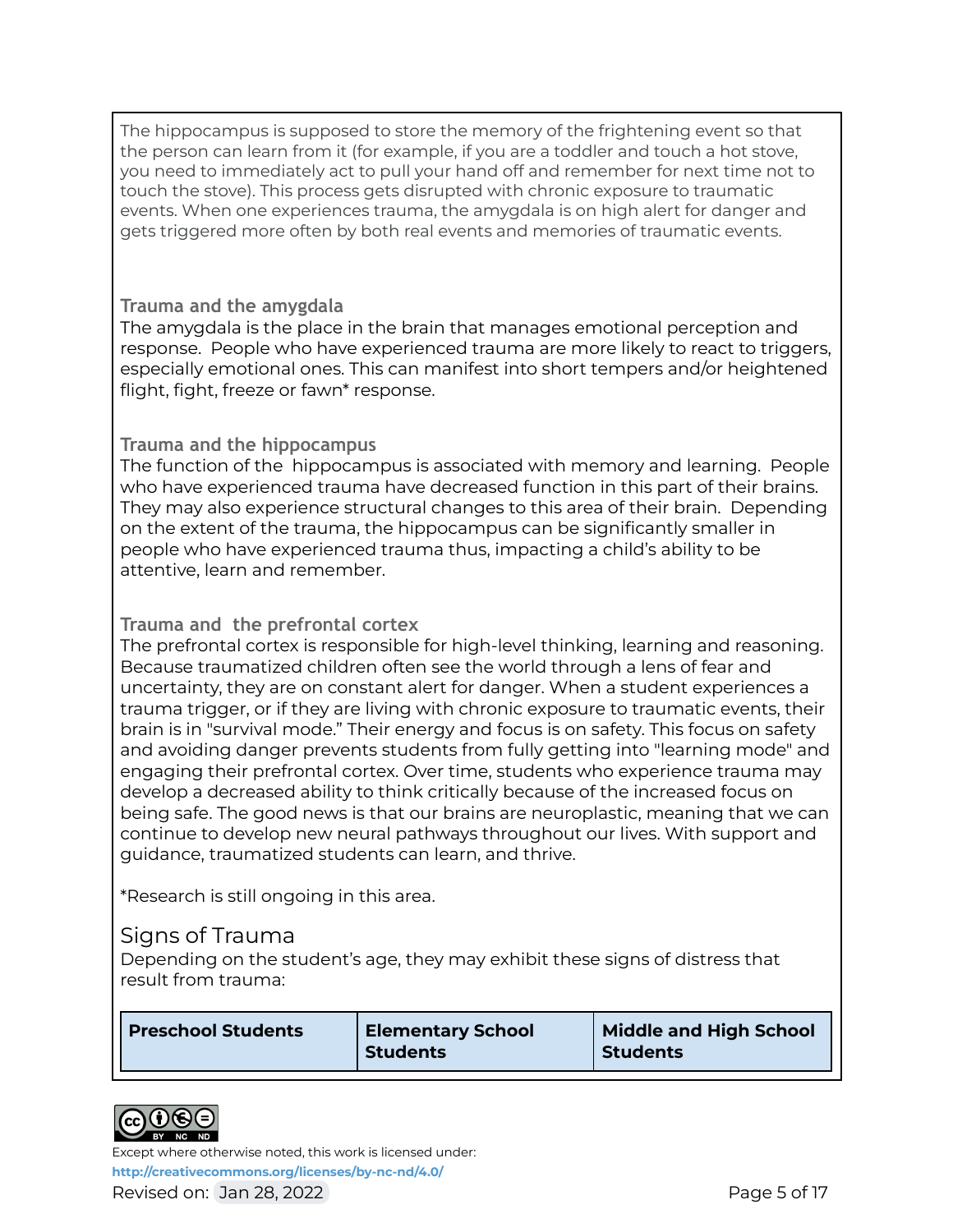| Bedwetting                                                        | Changes in their<br>behavior such as           | A sense of responsibility<br>or guilt for the bad things |
|-------------------------------------------------------------------|------------------------------------------------|----------------------------------------------------------|
| Thumbsucking                                                      | aggression, anger,<br>irritability, withdrawal | that have happened                                       |
| Acting younger than<br>their age                                  | from others, and sadness                       | Feelings of shame or<br>embarrassment                    |
| Difficulty separating from                                        | Difficulty adjusting to a<br>new school        | Feelings of helplessness                                 |
| their parents                                                     | Difficulty building                            | Changes in how they                                      |
| Temper tantrums                                                   | friendships or getting<br>along with peers     | think about the world                                    |
| Aggressive behavior like<br>hitting, kicking, throwing            | Fear of separation from                        | Loss of faith                                            |
| things, or biting                                                 | parents                                        | Problems in<br>relationships, including                  |
| Not playing with other<br>kids their age                          | Fear of something bad<br>happening             | peers, family, and<br>teachers                           |
| Repetitive playing out of<br>events related to trauma<br>exposure |                                                | Conduct problems                                         |

Healing-Centered Engagement vs. Trauma-Informed Teaching

When we think about supporting students with trauma, we often use the term "trauma-informed teaching." While this term acknowledges the presence of a student's trauma, it does not focus on the totality of a student's experience. It tends to center on the harm, injury and trauma they've experienced, and it looks at trauma as an individual experience, not one that impacts the community. When supporting students who have experienced trauma, it is important to see and treat them as whole beings who are more than the pain they've endured.

In historically marginalized, low-income, and/or communities that have experienced disinvestment, traumatic events can be more prevalent among children and adults. These same communities often have less access to resources and support that can lead to healing and healthy development. For this reason, using the term "healing-centered engagement" shifts the focus from an individual's specific experience of trauma to a more holistic one that focuses on culture, civic action and collective healing. Dr. Shawn Ginwright, author of "Hope and Healing in Urban Education: How Activists are Reclaiming Matters of the Heart," states, "A healing-centered approach views trauma not simply as an individual isolated experience, but rather highlights the ways in which trauma and healing are experienced collectively. A healing-centered approach to addressing

#### cc)(i)(<del>S</del>)(= BY NC ND

Except where otherwise noted, this work is licensed under: **<http://creativecommons.org/licenses/by-nc-nd/4.0/>** Revised on: Jan 28, 2022 **Page 6 of 17** Revised on: Jan 28, 2022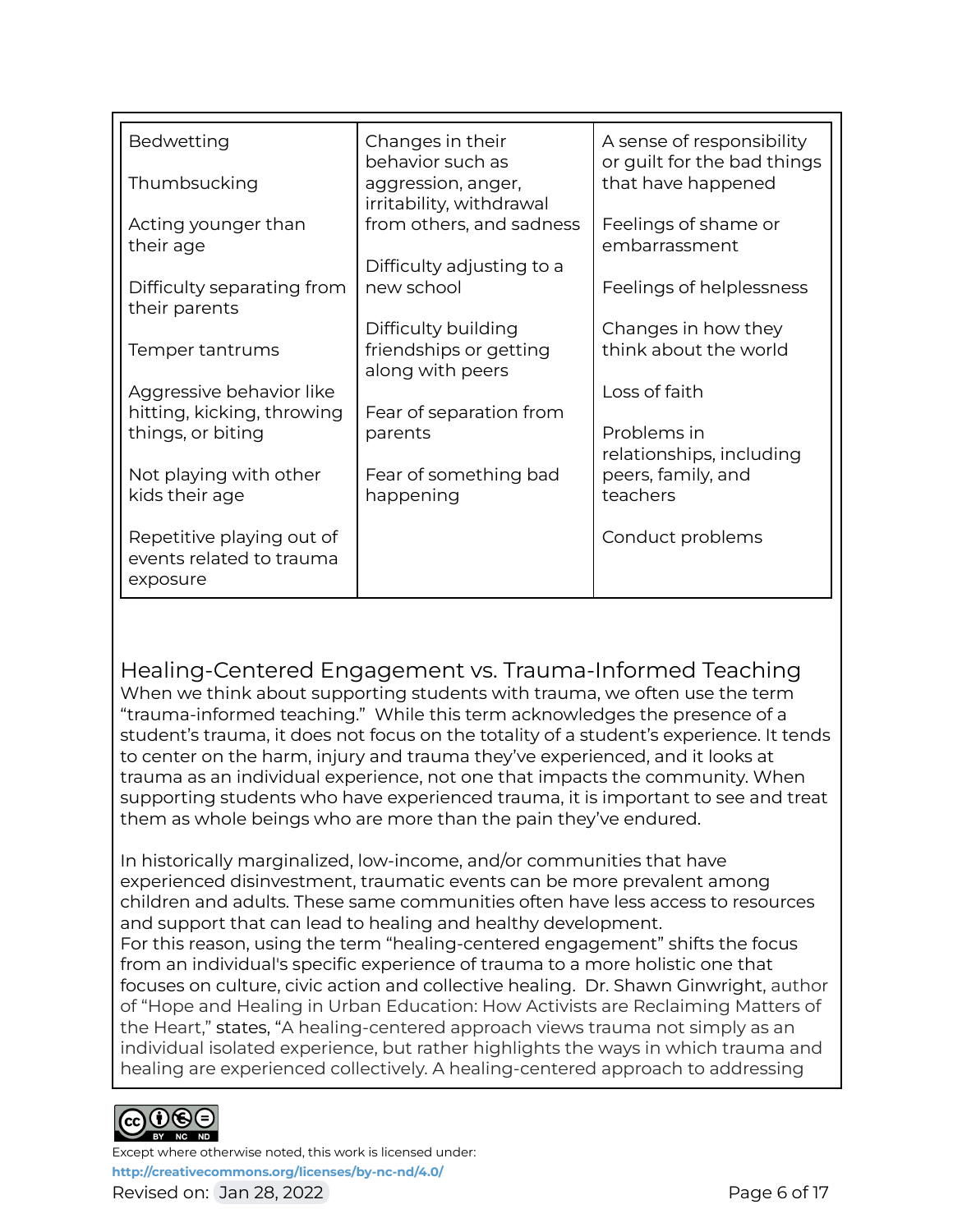trauma requires a different question that moves beyond 'what happened to you' to what's right with you' and views those exposed to trauma as agents in the creation of their own well-being rather than victims of traumatic events."

## How to Create a Healing-Centered Learning Environment

As an educator, you may not know who in your learning environment has experienced trauma and to what degree, because this information is typically confidential and families are often hesitant to share these details with educators. Therefore, it is your responsibility to create a healing-centered learning environment in which all students can thrive. As an educator, you can create this safe space for students to learn by:

- Helping students build a healthy identity and sense of belonging.
- Encouraging feelings of accomplishment and/or success among all students
- Helping students develop a sense of agency, and the ability to control some parts of their lives by providing choices and options in daily tasks
- Helping students learn and practice SEL skills to give them healthy ways of expressing and coping with emotions
- Using the "trauma lens" to consider the role of trauma in learning and behaviors that are observed in the learning environment
- Creating a physical space that provides emotional and physical safety
- Fostering positive relationships with caring adults and peers
- Focusing on a student's assets and strengths. *"An asset-driven strategy acknowledges that young people are much more than the worst thing that happened to them, and builds upon their experiences, knowledge, skills and curiosity as positive traits to be enhanced. While it is important to acknowledge trauma and its influence on young people's mental health, healing centered strategies move one step beyond by focusing on what we want to achieve, rather than merely treating emotional and behavioral symptoms of trauma."*

Additionally, as educators, we are not therapists. We must, however, take steps to identify the school and district staff (administrators, social workers, school psychologists, etc.) who can provide support and guidance to students who may be experiencing trauma.

Finally, a healing-centered environment is communal. Having resources to connect students and families to local organizations for support and essential services (e.g., shelters for domestic abuse victims, housing support, food banks, etc.) can be helpful as families seek to address root causes of trauma. Social workers,



Except where otherwise noted, this work is licensed under: **<http://creativecommons.org/licenses/by-nc-nd/4.0/>** Revised on: Jan 28, 2022 **Page 7 of 17** and 2012 **Page 7 of 17**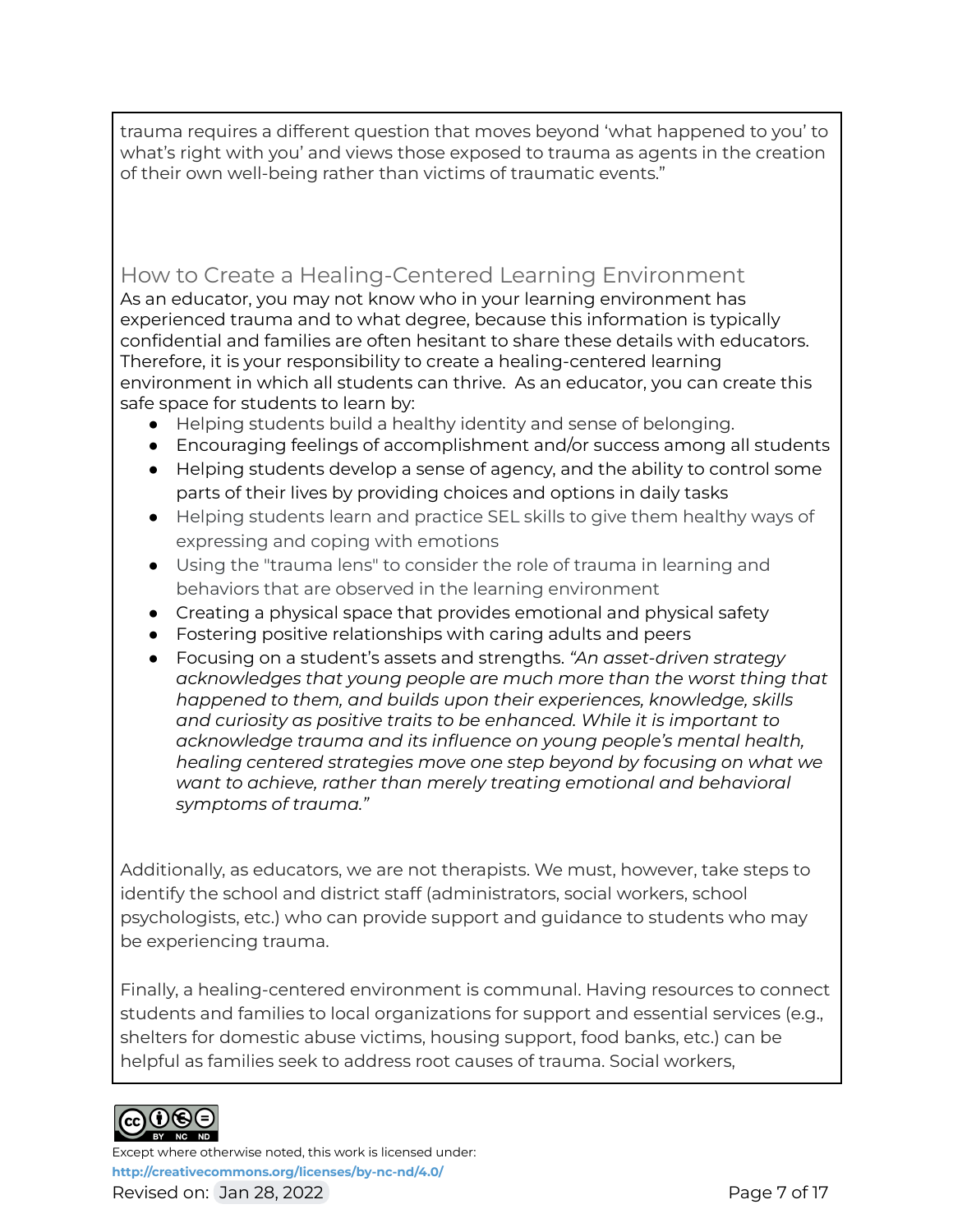community liaisons, faith-based organizations and other trained staff may also be able to help parents and guardians support their children as they heal.

## Managing Your Own Trauma

As educators, we can become overwhelmed with the issues and problems that our students might bring to school. with. That is why it is important for you to take care of yourself and avoid compassion fatigue, burn out and/or secondary trauma. You should practice self-care strategies and know when and how to seek support from family, friends, and or professionals. In some cases, It may also be helpful to assess your own history of trauma and consider how it may be triggered while trying to take care of others. If this happens, please see the resources below for additional support. Remember this familiar airplane adage: In case of an emergency, remember to put *your oxygen mask first before helping others put on theirs.* These are some suggestions for self-care:

| Addressing Triggers in the Moment                                                                                             | Long-Term Care                                                                                                                                                                                                             |
|-------------------------------------------------------------------------------------------------------------------------------|----------------------------------------------------------------------------------------------------------------------------------------------------------------------------------------------------------------------------|
| • Breathing exercises<br>Yoga<br>Mindfulness activities<br>Journaling<br>Taking time away<br>Taking media breaks<br>$\bullet$ | • Cultivate and maintain healthy<br>relationships<br>• Attend workshops on social<br>emotional skills<br>Journaling<br>$\bullet$<br>Therapy<br>Developing a regular<br>$\bullet$<br>mindfulness and meditation<br>practice |

## Supporting Rationale and Research

Cénat, Jude Mary, and Rose Darly Dalexis. "The Complex Trauma Spectrum During the COVID-19 Pandemic: A Threat for Children and Adolescents' Physical and Mental Health." Psychiatry research vol. 293 (2020): 113473. doi:10.1016/j.psychres.2020.113473 Retrieved from: <https://www.ncbi.nlm.nih.gov/pmc/articles/PMC7534660/>

Cole, S. et al, (2005). Helping Traumatized Children Learn: Supportive school environments for children traumatized by family violence [Online]. Available: <https://traumasensitiveschools.org/wp-content/> [uploads/2013/06/Helping-Traumatized-Children-Learn.pdf](https://traumasensitiveschools.org/wp-content/)



Except where otherwise noted, this work is licensed under: **<http://creativecommons.org/licenses/by-nc-nd/4.0/>** Revised on: Jan 28, 2022 **Page 8 of 17** and 2012 **Page 8 of 17**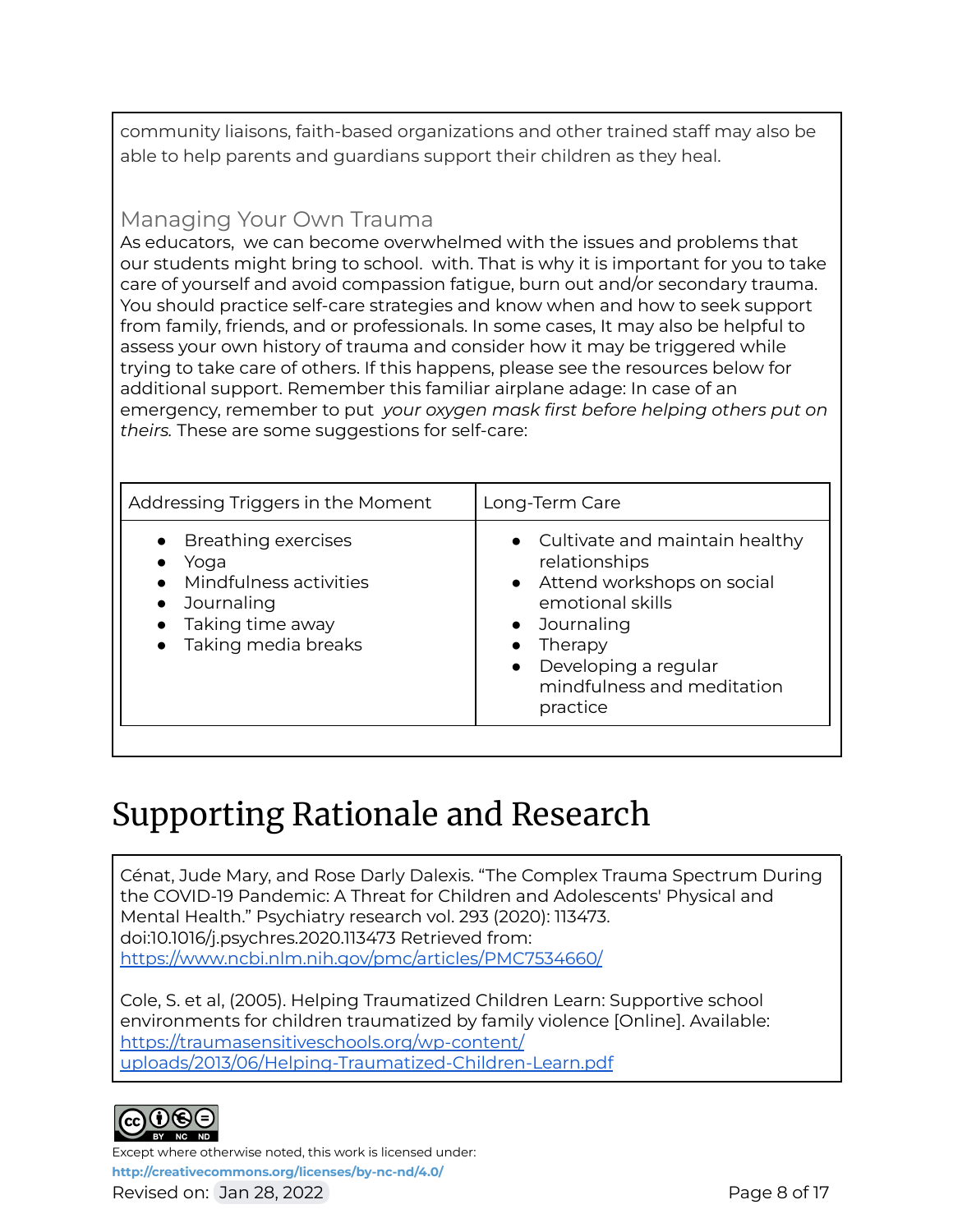Peterson, Sarah. "Essential Elements." The National Child Traumatic Stress Network, 19 Mar. 2018,

[www.nctsn.org/trauma-informed-care/trauma-informed-systems/schools/essential](http://www.nctsn.org/trauma-informed-care/trauma-informed-systems/schools/essential-elements)[elements](http://www.nctsn.org/trauma-informed-care/trauma-informed-systems/schools/essential-elements)

Pickens, I.B., & Tschopp, N. (2017). Trauma-Informed Classrooms. National Council of Juvenile and

Family Court Judges. [Online]. Available: https://www.ncifcj.org/sites/default/files/NCJFCJ\_SJP\_Trauma [Informed\\_Classrooms\\_Final.pdf](https://www.ncjfcj.org/sites/default/files/NCJFCJ_SJP_Trauma_)

Ginwright, S. (2018) *The Future of Healing: Shifting from Trauma Informed Care to Healing Centered Engagement.* [Online]. Available: [https://ginwright.medium.com/the-future-of-healing-shifting-from-trauma-inform](https://ginwright.medium.com/the-future-of-healing-shifting-from-trauma-informed-care-to-healing-centered-engagement-634f557ce69c) [ed-care-to-healing-centered-engagement-634f557ce69c](https://ginwright.medium.com/the-future-of-healing-shifting-from-trauma-informed-care-to-healing-centered-engagement-634f557ce69c)

## Resources

Trauma

[Understanding](https://www.samhsa.gov/child-trauma/understanding-child-trauma) Childhood Trauma

What is Child [Trauma](https://www.nctsn.org/what-is-child-trauma/about-child-trauma)

The Problem: [Prevalence](https://traumasensitiveschools.org/trauma-and-learning/the-problem-prevalence/) of Trauma (Video)

Paper Tigers [\(video\)](https://kpjrfilms.co/paper-tigers/)

Dr. Bruce Perry & Oprah discuss [childhood](https://ant.umn.edu/dkndrnlqng) trauma during the 2021 SXSWEdu

**[Conference](https://ant.umn.edu/dkndrnlqng)** 

[Childhood](https://www.attachmenttraumanetwork.org/wp-content/uploads/TSS-infographic-updated-8-2016-web.pdf) Trauma Affects (1 pager)

The stress of racism may impact [learning](https://www.apmreports.org/episode/2016/10/20/racism-stress)

ACEs

How [Childhood](https://www.ted.com/talks/nadine_burke_harris_how_childhood_trauma_affects_health_across_a_lifetime?language=en) Trauma Affects Health Across a Lifetime (TED Talk)

Adverse Childhood [Experiences-](https://www.cdc.gov/violenceprevention/aces/index.html?CDC_AA_refVal=https%3A%2F%2Fwww.cdc.gov%2Fviolenceprevention%2Facestudy%2Findex.html) CDC

Adverse Childhood Experiences [Questionnaire](http://traumadissociation.com/ace)

Aces Too [High](http://acestoohigh.com)



Except where otherwise noted, this work is licensed under: **<http://creativecommons.org/licenses/by-nc-nd/4.0/>** Revised on: Jan 28, 2022 **Page 9 of 17** and 2012 **Page 9 of 17**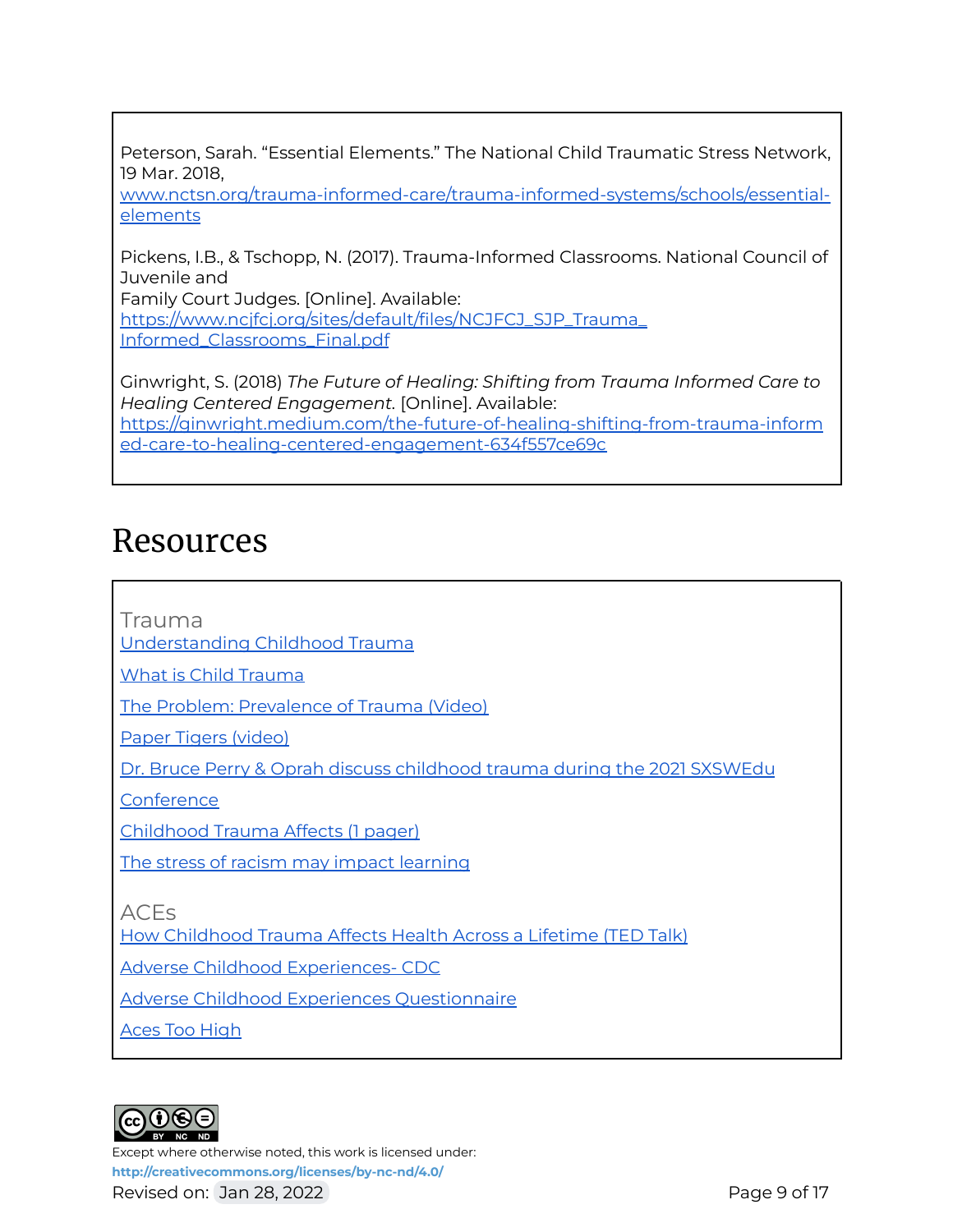SEL

3 SEL [Practices](https://www.edutopia.org/article/3-sel-practices-teachers-can-use-every-day) Middle and High School Teachers Can Use Every Day

If we aren't addressing racism, we aren't [addressing](https://inservice.ascd.org/if-we-arent-addressing-racism-we-arent-addressing-trauma/) trauma (article)

Trauma Informed [Worksheet](https://dtei.uci.edu/wp-content/uploads/sites/48/2020/11/Integrating-Trauma-Informed-Values-Worksheet.pdf)

[Reflecting](https://schoolguide.casel.org/focus-area-2/learn/reflecting-on-personal-sel-skills/) on Personal SEL Skills

[Integrating](https://www.edsurge.com/news/2018-07-02-integrating-sel-equity-and-trauma-work-for-multiplied-success) SEL, Equity and Trauma

CASEL [Framework](https://casel.org/sel-framework/)

Equity Connections to SEL [Competencies](https://drc.casel.org/sel-as-a-lever-for-equity/equity-connections-to-sel-competencies/)

Videos on PBS of the 5 [competencies](https://www.pbslearningmedia.org/resource/self-awareness-social-emotional-learning/social-emotional-learning-video/)

Traumatic Experiences Can Impact Learning, Behavior and [Relationships](https://traumasensitiveschools.org/trauma-and-learning/the-problem-impact/#:~:text=Traumatic%20experiences%20can%20impact%20learning,need%20to%20succeed%20in%20school.) in School

Healing-Centered/Trauma Informed

Creating, Supporting and Sustaining [Trauma-Informed](https://www.nctsn.org/resources/creating-supporting-and-sustaining-trauma-informed-schools-system-framework) Schools: A System

[Framework](https://www.nctsn.org/resources/creating-supporting-and-sustaining-trauma-informed-schools-system-framework)

The Future of Healing : Shifting From Trauma [Informed](https://ginwright.medium.com/the-future-of-healing-shifting-from-trauma-informed-care-to-healing-centered-engagement-634f557ce69c) Care to Healing Centered

[Engagement](https://ginwright.medium.com/the-future-of-healing-shifting-from-trauma-informed-care-to-healing-centered-engagement-634f557ce69c)

Child [Trauma](https://traumaawareschools.org/resources-materials/3162/Child_Trauma_Toolkit_Final.pdf?1385464214) Toolkit

Trauma Sensitive Schools — Flexible [Framework](https://traumasensitiveschools.org/trauma-and-learning/the-flexible-framework/)

Trauma Aware [Checklist](https://docs.google.com/document/d/13yiEXjdErGoaOEh1M2hZtaq2tyfL8woY3tfYI3s30ng/edit)

Essential [Elements](https://www.nctsn.org/trauma-informed-care/trauma-informed-systems/schools/essential-elements) of A Trauma Informed School

Trauma and The Brain

Childhood trauma and the brain [Understanding](https://www.blueknot.org.au/Resources/Information/Understanding-abuse-and-trauma/What-is-childhood-trauma/Childhood-trauma-and-the-brain) the brain and stress response

UK Trauma Council - [Childhood](https://www.youtube.com/watch?v=xYBUY1kZpf8) Trauma and the Brain (Video)

The [Hand-Brain](https://www.youtube.com/watch?v=MsuxoKBYWvI) Model (video)

Effects of [Trauma](https://www.banyanmentalhealth.com/2020/05/12/effects-of-trauma-on-the-brain/) on the Brain

Strategies for Your Learning Environment Trauma Informed [Classroom](https://www.edutopia.org/article/trauma-informed-classroom-strategies) Strategies

Trusted Adult [Campagne](https://sourcesofstrength.org/trusted-adult-campaign/)

How can schools create a [community](https://sde.ok.gov/championexcellence/trust) where all students have an adult they trust? |

Oklahoma State [Department](https://sde.ok.gov/championexcellence/trust) of Education



Except where otherwise noted, this work is licensed under: **<http://creativecommons.org/licenses/by-nc-nd/4.0/>** Revised on: Jan 28, 2022 **Page 10 of 17** Revised on: Jan 28, 2022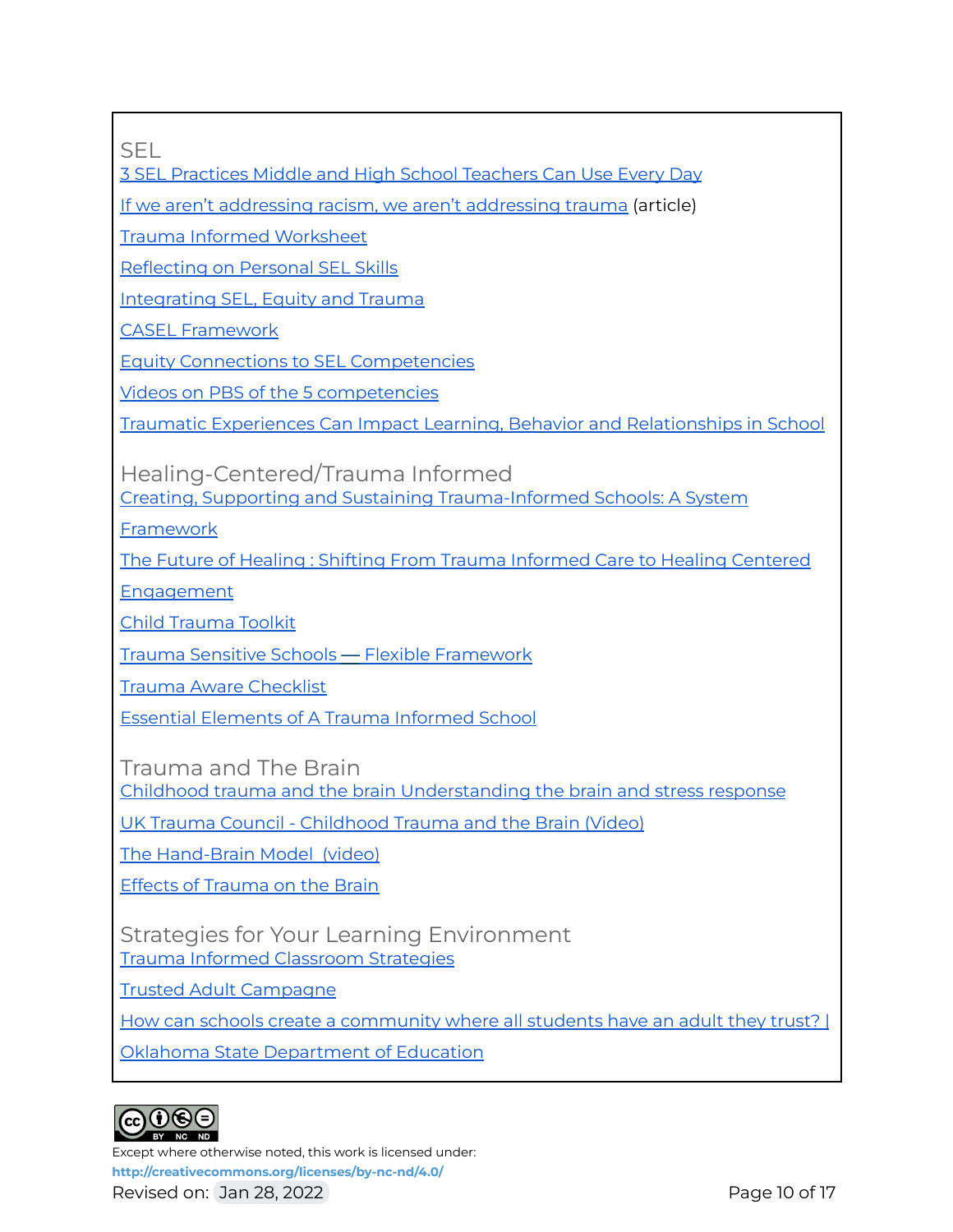11 ways to Make Your Classroom a Safe Haven for Children Who Have [Experienced](https://blog.brookespublishing.com/11-ways-to-make-your-classroom-a-safe-haven-for-children-exposed-to-trauma/?fbclid=IwAR22GiT1KTVIrABoEgJ_eqyN2bLkNwzWLPdPlCYfaWXyI-vBCczjkTfrhn4) **[Trauma](https://blog.brookespublishing.com/11-ways-to-make-your-classroom-a-safe-haven-for-children-exposed-to-trauma/?fbclid=IwAR22GiT1KTVIrABoEgJ_eqyN2bLkNwzWLPdPlCYfaWXyI-vBCczjkTfrhn4)** 

Theory of Action

Why write a Theory of [Action?](https://www.ride.ri.gov/Portals/0/Uploads/Documents/Information-and-Accountability-User-Friendly-Data/Transformation/Theory-Action-One-Pager.pdf)

Chicago Design Challenge - Theory of Action [Worksheet](https://www.abetterchicago.org/wp-content/uploads/Theory-of-Action-Worksheet.pdf) The following worksheet is [designed](https://www.abetterchicago.org/wp-content/uploads/Theory-of-Action-Worksheet.pdf) to support the "Theory of Action"

What To Do If You Are Triggered— Helpful Resources

[Managing](https://mediatorsbeyondborders.org/wp-content/uploads/2020/01/managing-your-triggers-toolkit.pdf) Your Triggers Toolkit

Five Steps for Managing Your [Emotional](https://www.psychologytoday.com/us/blog/wander-woman/201507/5-steps-managing-your-emotional-triggers) Triggers

Four Steps to Dealing with [Negative](https://bigvoicesrise.com/triggers/) Triggers

[Emotional](https://sourcesofinsight.com/emotional-triggers-and-what-to-do-about-them/) Triggers and What to Do About Them

## Submission Guidelines & Evaluation Criteria

*To earn the micro-credential, you must receive a passing score in Parts 1 and 3, and be proficient for all components in Part 2.*

## Part 1. Overview Questions (Provides Context)

### **450–500 word count max**.

*Please do not include any information that will make you identifiable to your reviewers*. Take the ACEs Questionnaire linked in the resource section. Please note the word count.(You will not submit your responses.)

### Answer the following questions:

- 1. ACEs Reflection:
	- a. Was your ACEs score surprising to you? Why/why not?
	- b. How may your results affect your professional practice?
- 2. Activate Prior Knowledge
	- a. What do you already know about the effects of trauma on learning?
	- b. Do you currently use any trauma-informed/healing-centered learning strategies?
- 3. Expected Outcomes
	- a. Why do you wish to complete this micro-credential (MC)?
	- b. How do you expect this MC to impact your students?



Except where otherwise noted, this work is licensed under: **<http://creativecommons.org/licenses/by-nc-nd/4.0/>**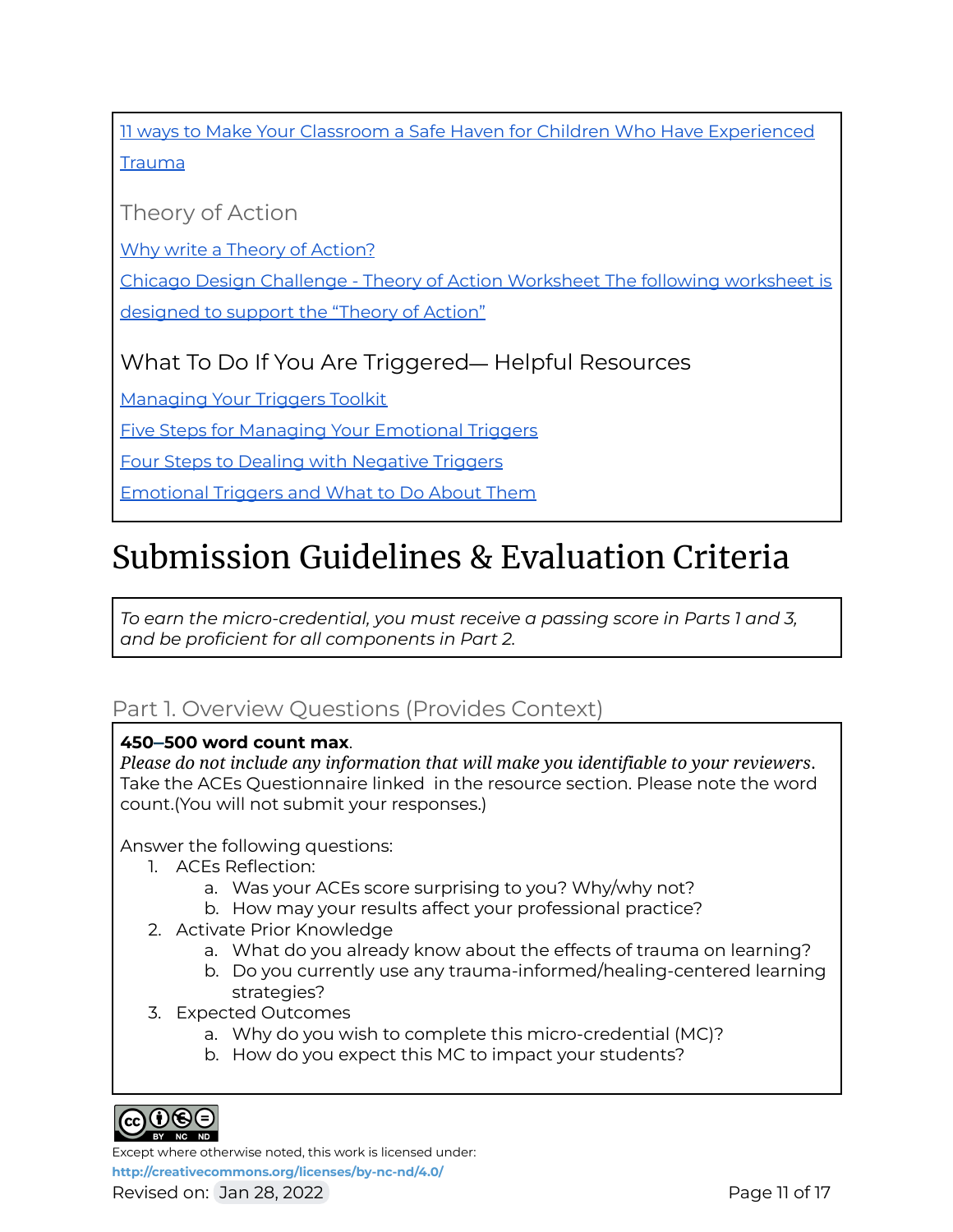**Passing:** Response includes a complete reflection of ACEs and discusses how these results may affect educational practices. Prior knowledge questions are complete and reasonable. Outcomes reasonably justify the reason for choosing this micro-credential to address specific needs of both the teacher and the student.

## Part 2. Work Examples/Artifacts/Evidence

To earn this micro-credential, please submit the following three (3) artifacts as evidence of your learning. See Rubric for passing score.

*\*Please do not include any information that will make you or your students identifiable to your reviewers.*

#### **Artifact 1: Vision Statement (250–350 words)**

Using what you have learned about trauma, describe your vision for a healingcentered learning environment. Your vision should address:

- Emotional and physical safety
- Access to caring adults
- Building positive relationships
- Strength- and asset-based strategies
- Student choice
- Social Emotional Learning
- Culturally Responsive Teaching Practices

#### **Artifact 2: Presentation (10–20 slides)**

Create a presentation to introduce your vision of a healing-centered environment to your colleagues. Your presentation should include:

- Why healing-centered environments are important for student success
- Background information on trauma, SEL, and ACEs
- Creating an emotionally and physically safe learning environment
- Why access to caring adults is important
- Strategies for building positive relationships
- Strength-based teaching strategies
- Integration of student choice into daily activities
- One activity for participants to complete during the training



Except where otherwise noted, this work is licensed under: **<http://creativecommons.org/licenses/by-nc-nd/4.0/>** Revised on: Jan 28, 2022 **Page 12 of 17** Page 12 of 17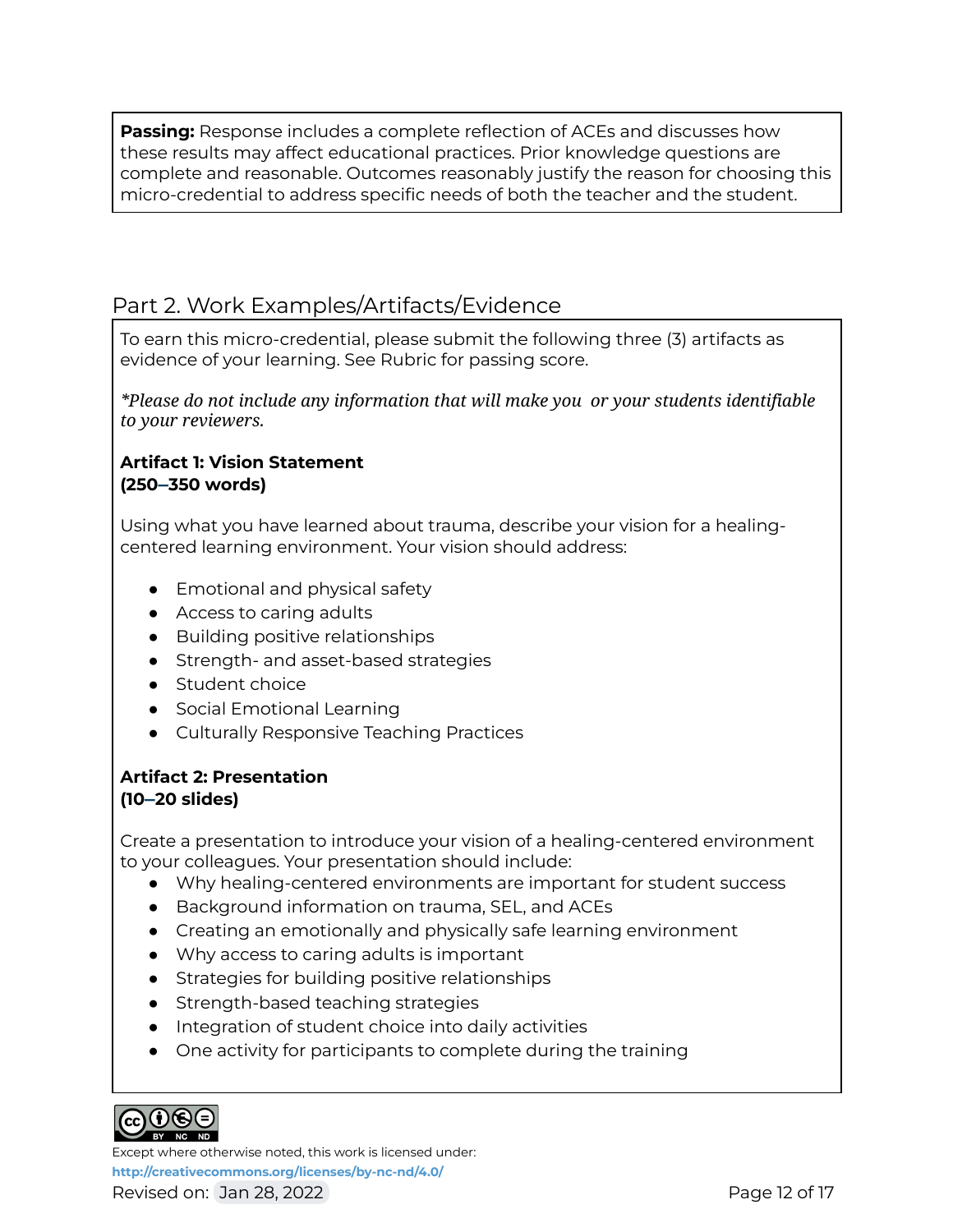## **Artifact 3: Theory of Action (200–400 words)**

Use what you have learned about a healing-centered approach and the examples found in the resource section of this micro-credential to develop a theory of action to create a more inclusive, healing-centered environment. Your action needs to include:

- The problem
- Your intended outcome
- How you will attempt to solve the problem
- What success could look like

You may wish to use this format:

The problem I am trying to address is \_\_\_\_\_\_\_. If I do\_\_\_\_\_\_ (give details), then \_\_ will happen (use research/best practice to explain why this will work). And we will see this result in\_\_\_\_. (results should be observable and/or measurable.)

#### **Artifact 4: Summary (200–500 words)**

After you implement your theory of action step(s), write a brief summary of the outcomes. This should include:

- How the change impacted students (positive and negative)
- How the change impacted teaching (positive and negative)
- The actual results as compared to the predicted results
- Next steps needed to attain your vision



Except where otherwise noted, this work is licensed under: **<http://creativecommons.org/licenses/by-nc-nd/4.0/>** Revised on: Jan 28, 2022 **Page 13 of 17** and 2012 **Page 13 of 17**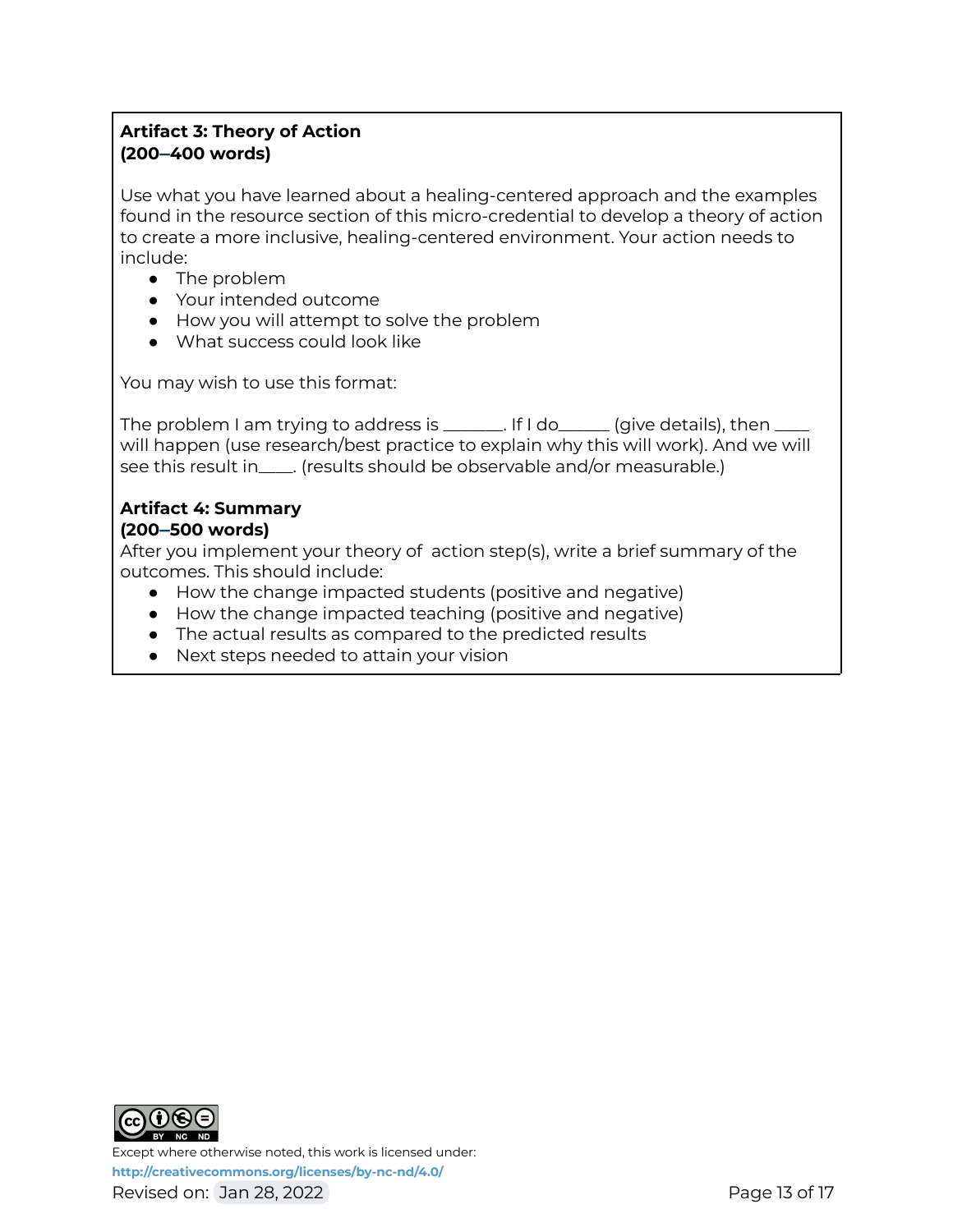## Part 2. Rubric

|                                                                            | <b>Proficient</b>                                                                                                                                                                                                                  | <b>Basic</b>                                                                                                                                                                                                                                                     | <b>Developing</b>                                                                                                                                                                                                                    |
|----------------------------------------------------------------------------|------------------------------------------------------------------------------------------------------------------------------------------------------------------------------------------------------------------------------------|------------------------------------------------------------------------------------------------------------------------------------------------------------------------------------------------------------------------------------------------------------------|--------------------------------------------------------------------------------------------------------------------------------------------------------------------------------------------------------------------------------------|
| <b>Artifact 1:</b><br><b>One-Page</b><br><b>Vision</b><br><b>Statement</b> | <b>Vision Statement</b><br>is cohesive and<br>clear,<br>well-organized,<br>and addresses all<br>of the elements<br>below:                                                                                                          | <b>Vision Statement</b><br>addresses some of<br>the elements below:<br>-Emotional and<br>physical safety<br>-Access to caring                                                                                                                                    | Vision Statement is<br>unclear and fails to<br>address the<br>elements below:<br>-Emotional and<br>physical safety                                                                                                                   |
|                                                                            | -Emotional and<br>physical safety                                                                                                                                                                                                  | adults                                                                                                                                                                                                                                                           | -Access to caring<br>adults                                                                                                                                                                                                          |
|                                                                            | -Access to caring<br>adults                                                                                                                                                                                                        | -Building positive<br>relationships                                                                                                                                                                                                                              | -Building positive<br>relationships                                                                                                                                                                                                  |
|                                                                            | -Building positive<br>relationships                                                                                                                                                                                                | -Strength-based<br>strategies                                                                                                                                                                                                                                    | -Strength-based<br>strategies                                                                                                                                                                                                        |
|                                                                            | -Strength-based<br>strategies                                                                                                                                                                                                      | - Student choice                                                                                                                                                                                                                                                 | - Student choice                                                                                                                                                                                                                     |
|                                                                            | - Student choice                                                                                                                                                                                                                   |                                                                                                                                                                                                                                                                  |                                                                                                                                                                                                                                      |
| <b>Artifact 2:</b><br><b>Presentation</b>                                  | Presentation has<br>10-20 slides and is<br>well-organized,<br>easy-to-follow, and<br>includes all of the<br>following<br>elements:<br>-Why<br>healing-centered<br>learning<br>environments are<br>important for<br>student success | Presentation has less<br>than 10 slides a and<br>includes some of the<br>following elements:<br>-Why<br>healing-centered<br>learning<br>environments are<br>important for<br>student success<br>-Background<br>information on<br>trauma, SEL, and<br><b>ACEs</b> | Presentation has less<br>than 10 slides and<br>includes only a few of<br>the following<br>elements:<br>-Why<br>healing-centered<br>learning<br>environments are<br>important for<br>student success<br>-Background<br>information on |



Except where otherwise noted, this work is licensed under: **<http://creativecommons.org/licenses/by-nc-nd/4.0/>** Revised on: Jan 28, 2022 **Page 14 of 17**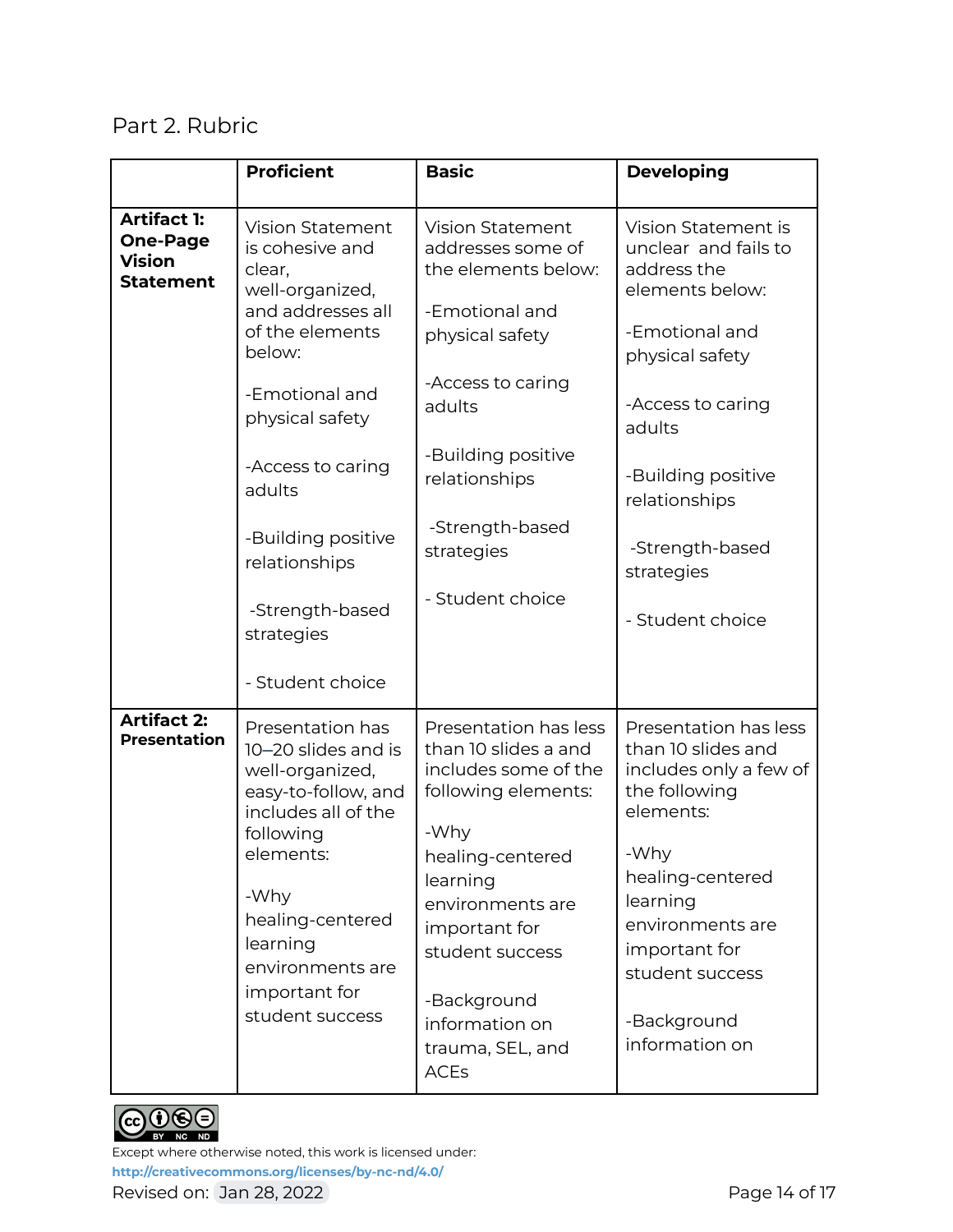|                                                                      | -Background<br>information on<br>trauma, SEL, and<br><b>ACEs</b><br>-Strategies to<br>create an<br>emotional and<br>physically safe<br>learning<br>environment<br>-Why access to<br>caring adults is<br>important<br>-Strategies for<br>building positive<br>relationships<br>-Strength-based<br>teaching<br>strategies<br>-Integration of<br>student choice<br>into daily activities<br>One activity for<br>participants to<br>complete during | -Strategies to create<br>an emotional and<br>physically safe<br>learning<br>environment<br>-Why access to<br>caring adults is<br>important<br>-Strategies for<br>building positive<br>relationships<br>-Strength-based<br>teaching strategies<br>-Integration of<br>student choice into<br>daily activities | trauma, SEL, and<br><b>ACEs</b><br>-Strategies to create<br>an emotional and<br>physically safe<br>learning<br>environment<br>-Why access to<br>caring adults is<br>important<br>-Strategies for<br>building positive<br>relationships<br>-Strength-based<br>teaching strategies<br>-Integration of<br>student choice into<br>daily activities |
|----------------------------------------------------------------------|-------------------------------------------------------------------------------------------------------------------------------------------------------------------------------------------------------------------------------------------------------------------------------------------------------------------------------------------------------------------------------------------------------------------------------------------------|-------------------------------------------------------------------------------------------------------------------------------------------------------------------------------------------------------------------------------------------------------------------------------------------------------------|------------------------------------------------------------------------------------------------------------------------------------------------------------------------------------------------------------------------------------------------------------------------------------------------------------------------------------------------|
|                                                                      | the training                                                                                                                                                                                                                                                                                                                                                                                                                                    |                                                                                                                                                                                                                                                                                                             |                                                                                                                                                                                                                                                                                                                                                |
| <b>Artifact 3:</b><br>Theory of<br><b>Action</b><br><b>Statement</b> | Theory of Action<br>Statement is<br>realistic, based on<br>research and best<br>practices as<br>outlined in this<br>micro-credential<br>and if                                                                                                                                                                                                                                                                                                  | Theory of Action<br>Statement is<br>based on research<br>and best practices as<br>outlined in this<br>micro-credential                                                                                                                                                                                      | Theory of Action<br>Statement is not<br>based on research<br>And/or may not be<br>realistic                                                                                                                                                                                                                                                    |



Except where otherwise noted, this work is licensed under: **<http://creativecommons.org/licenses/by-nc-nd/4.0/>** Revised on: Jan 28, 2022 **Page 15 of 17** Revised on: Jan 28, 2022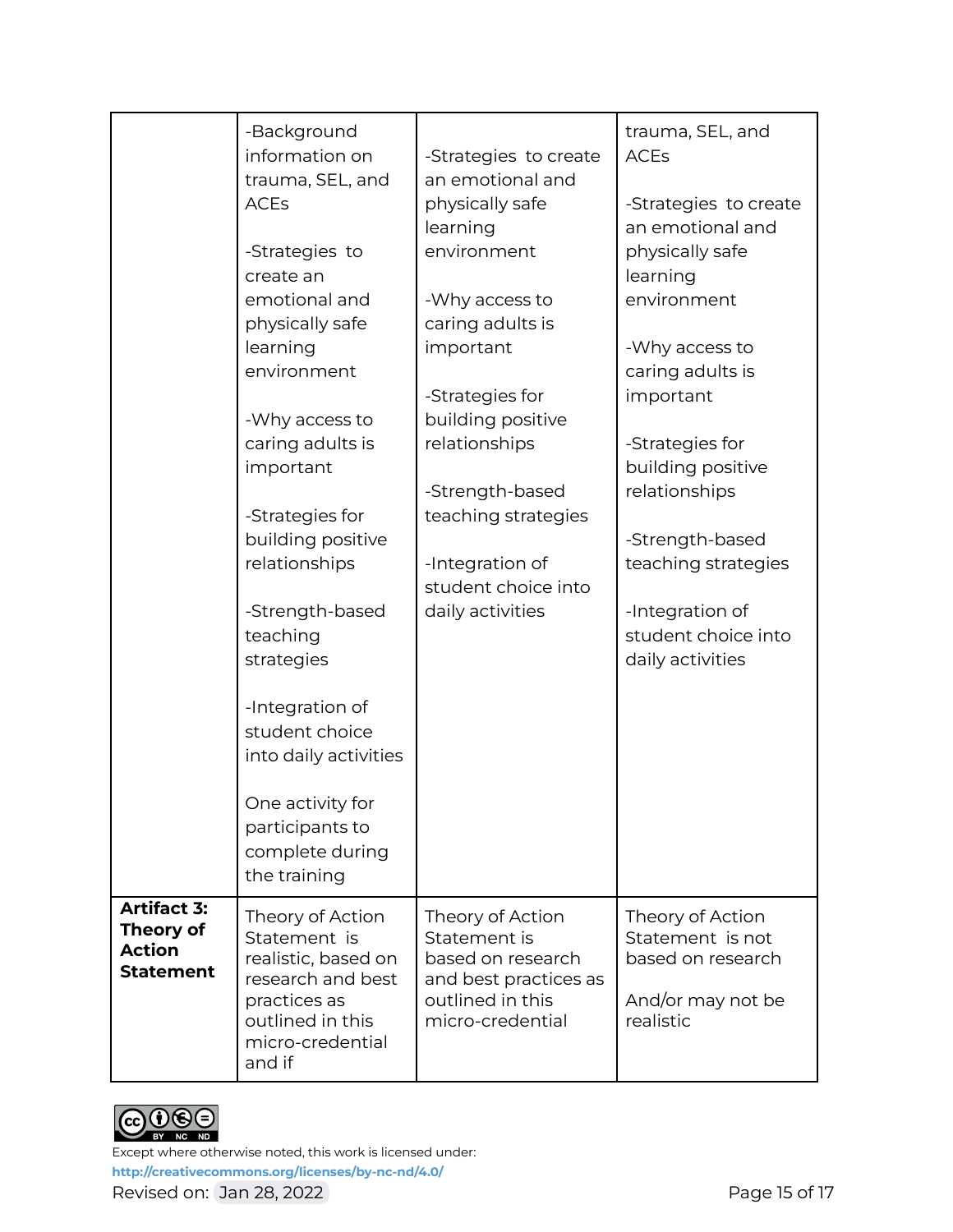|                               | implemented, will<br>support a<br>healing-centered<br>learning<br>environment:<br>And includes the<br>following:<br>It also includes the<br>following:<br>-Problem<br>statement<br>-Intended<br>outcome<br>-Solution<br>-What success<br>could look like                                                                                    | And includes the<br>following:<br>-Problem statement<br>-Intended outcome<br>-Solution<br>-What success could<br>look like                                                                                                                                                                                                                                        | And/or if<br>implemented, will<br>not support a<br>centered learning<br>environment:<br>And/or is missing the<br>four elements below:<br>-Problem statement<br>-Intended outcome<br>-Solution<br>-What success could<br>look like                                                                                                                                 |
|-------------------------------|---------------------------------------------------------------------------------------------------------------------------------------------------------------------------------------------------------------------------------------------------------------------------------------------------------------------------------------------|-------------------------------------------------------------------------------------------------------------------------------------------------------------------------------------------------------------------------------------------------------------------------------------------------------------------------------------------------------------------|-------------------------------------------------------------------------------------------------------------------------------------------------------------------------------------------------------------------------------------------------------------------------------------------------------------------------------------------------------------------|
| <b>Artifact 4:</b><br>Summary | Evidence of<br>implementation<br>includes:<br>-How the change<br>impacted students<br>(positive and<br>negative)<br>-How the change<br>impacted teaching<br>(positive and<br>negative)<br>-The actual results<br>compared to the<br>predicted results<br>-Next steps<br>needed to attain<br>your vision<br>-How the change<br>impacted your | Evidence of<br>implementation<br>includes some of the<br>following:<br>-How the change<br>impacted students<br>(positive and<br>negative)<br>-How the change<br>impacted teaching<br>(positive and<br>negative)<br>-The actual results<br>compared to the<br>predicted results<br>-Next steps needed<br>to attain your vision<br>-How the change<br>impacted your | Evidence of<br>implementation<br>includes none of the<br>following:<br>-How the change<br>impacted students<br>(positive and<br>negative)<br>-How the change<br>impacted teaching<br>(positive and<br>negative)<br>-The actual results<br>compared to the<br>predicted results<br>-Next steps needed<br>to attain your vision<br>-How the change<br>impacted your |



Except where otherwise noted, this work is licensed under: **<http://creativecommons.org/licenses/by-nc-nd/4.0/>** Revised on: Jan 28, 2022 **Page 16 of 17** Revised on: Jan 28, 2022